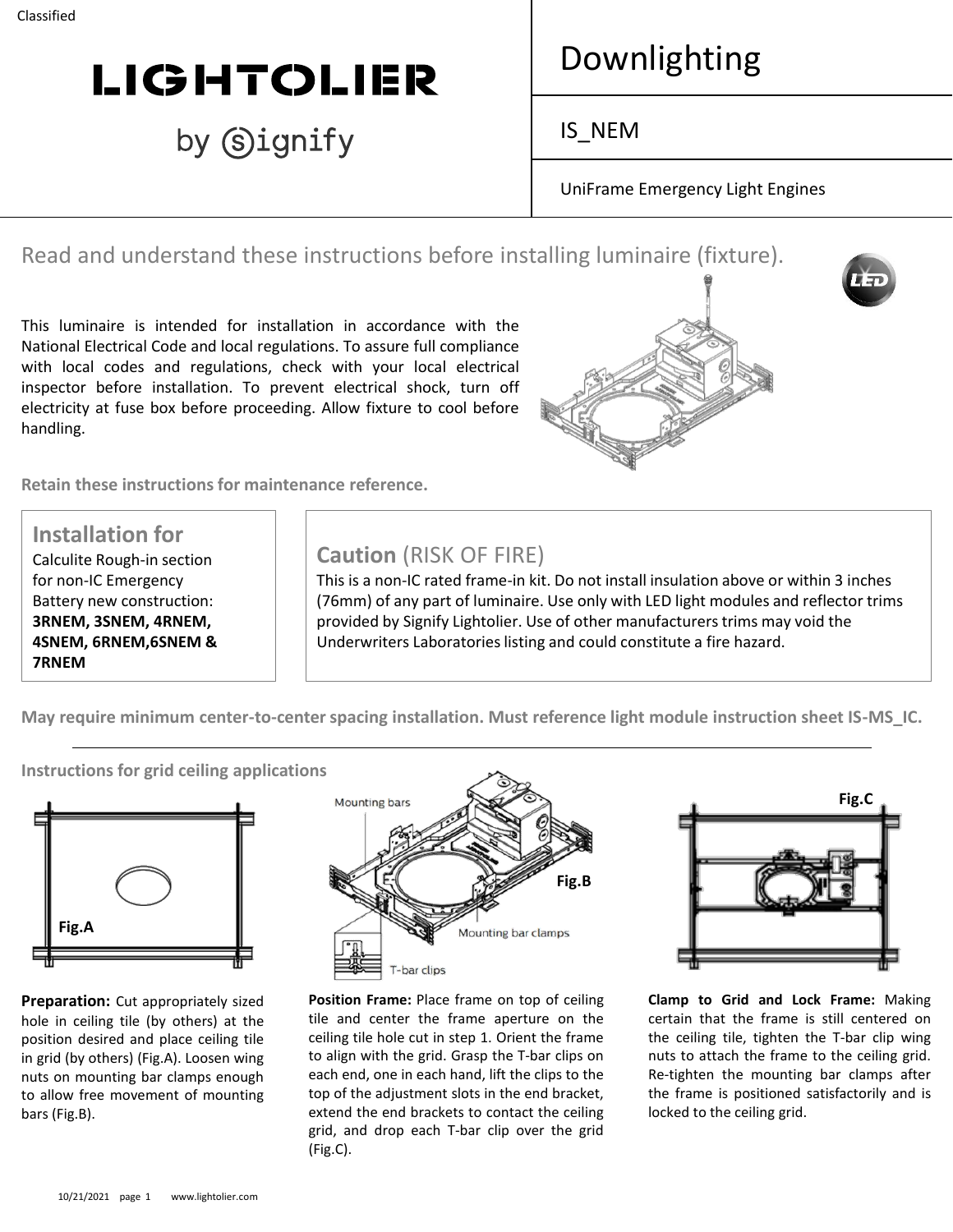**Instructions for wood frame ceiling applications** 



#### **Step 1**

**Preparation:** Remove wing nuts on Tbar clips and remove clips from frame. Discard both the clips and wing nuts (Fig.D). Loosen wing nuts on frame clamps enough to allow free movement of mounting bars (Fig.B).



#### **Step 2**

**Position and install frame:** Position frame between joists with the end bracket at one end placed against, and flush to, the bottom of the joist. When positioned, fasten end bracket with nail or screw through any of the provided holes in the bracket (Fig.E). Extend the end bracket at the opposite end of the frame until it contact the opposite joist.

Align and attach. Slide the frame along the mounting bars until the aperture is in the desired position and lock the frame in place by tightening the wing nuts on the mounting bar clamps.

**Note:** The mounting bars may be readily adjusted to fit openings between 13" (330mm) minimum and 24" (610mm) maximum

**Instructions for metal furring / hat channel applications (1/2, 7/8, & 1-1/2)**



### **Step 1**

**Preparation:** Loosen wing nuts on mounting bar clamps enough to allow free movement of mounting bars (Fig.B)



Fig.G

 $1 - 1/2$ 

 $7/8"$  $1/2"$ 

**Position and install frame:** Each of the three size channels utilize one of the three positioning slots located on each end of the mounting bar system (Fig.F) and on the T-bar clips (Fig.G). Bend the slotted tabs on end of one of the mounting bar system to approximately 45°from original position. Place this prepared bar end onto one of the channels, then extend the other bar end to the opposite channel, ensuring the slot chosen positions the frame flush with the

Mounting system is designed to

install into channel with a height

dimension of 1/2", 7/8" or 1-1/2".

bottom of the channel. Bend the remaining two slotted tabs into position it to align with the other channel. Drop both T-bar clips over the edge of channel and tighten wing nut to secure. Slide the frame along the mounting bars until the aperture is in the desired position and lock the frame in place by tightening the wing nuts on the mounting bar clamps.

#### **Instructions for all applications**

**For square frames:** Adjustment of the position can be accomplished by loosening the wing nut clamp and rotating the inner square of the frame. Re-tighten the wing nut clamps when appropriately positioned.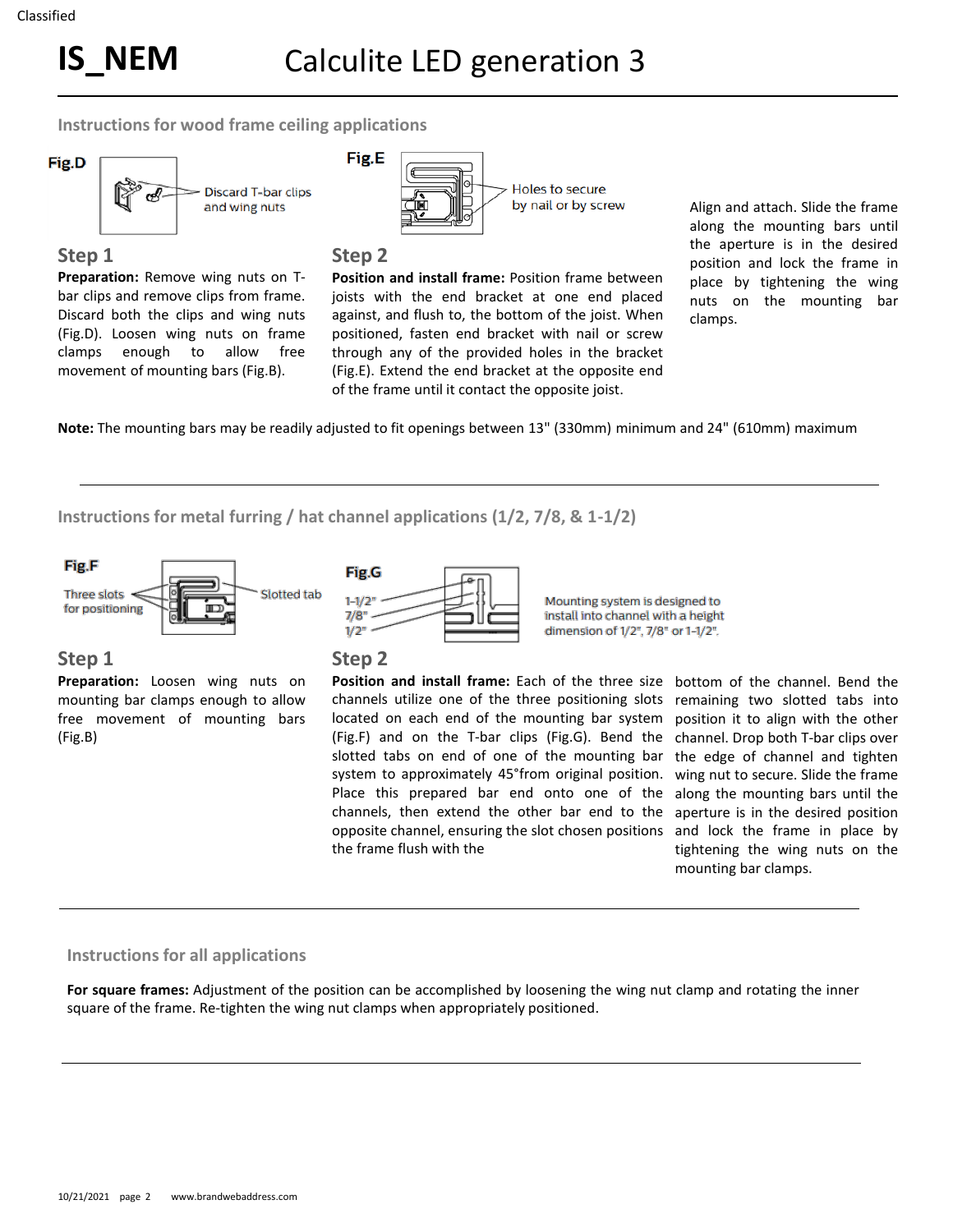# Calculite LED generation 3





**Ceiling Test Switch Mounting:** To mount test switch to the ceiling, Cut a hole in the tile ceiling as indicated (Fig.H) push ceiling plate through the hole until stops. Screw ceiling plate and pass the button harness cable through the hole of the ceiling plate. Last secure the button harness cable with the hex nut (Fig.I)

**Reflector Test Switch Mounting:** To mount test switch to the reflector, disconnect the button harness cable from the emergency battery by releasing the connector lock (Fig.J). Pass the button harness cable through the reflector (Fig.K) and secure the position with the hex nut. Reconnect the button harness to the emergency battery.



#### **Wiring instructions**



**Wire in:** Wire to supply leads. Wire neutral lead supply lead to white wire, hot supply lead to black and/or white & red wires (depending on if the application utilizes a switch), and bare copper and/or green wire must be connected to supply ground. Use wire nuts (local hardware item). Place all electrical connections in the j-box. For luminaires with 0-10V dimming, or digital dimming, wire purple & gray leads to appropriate control wires. Additional orange wire is for future expansion and should remain capped off (Fig.L).

# (S)ignify

© 2021 Signify Holding. All rights reserved. The information provided herein is subject to change, without notice. Signify does not give any representation or warranty as to the accuracy or completeness of the information included herein and shall not be liable for any action in reliance thereon. The information presented in this document is not intended as any commercial offer and does not form part of any quotation or contract, unless otherwise agreed by Signify. 10/21/2021 page 3 www.signify.com

Signify North America Corporation 400 Crossing Blvd, Suite 600 Bridgewater, NJ 08807, USA Telephone 885-486-2216

Signify Canada Ltd. 281 Hillmount Road, Markham, ON, Canada L6C 2S3 Telephone 800-668-9008

All trademarks are owned by Signify Holding or their respective owners.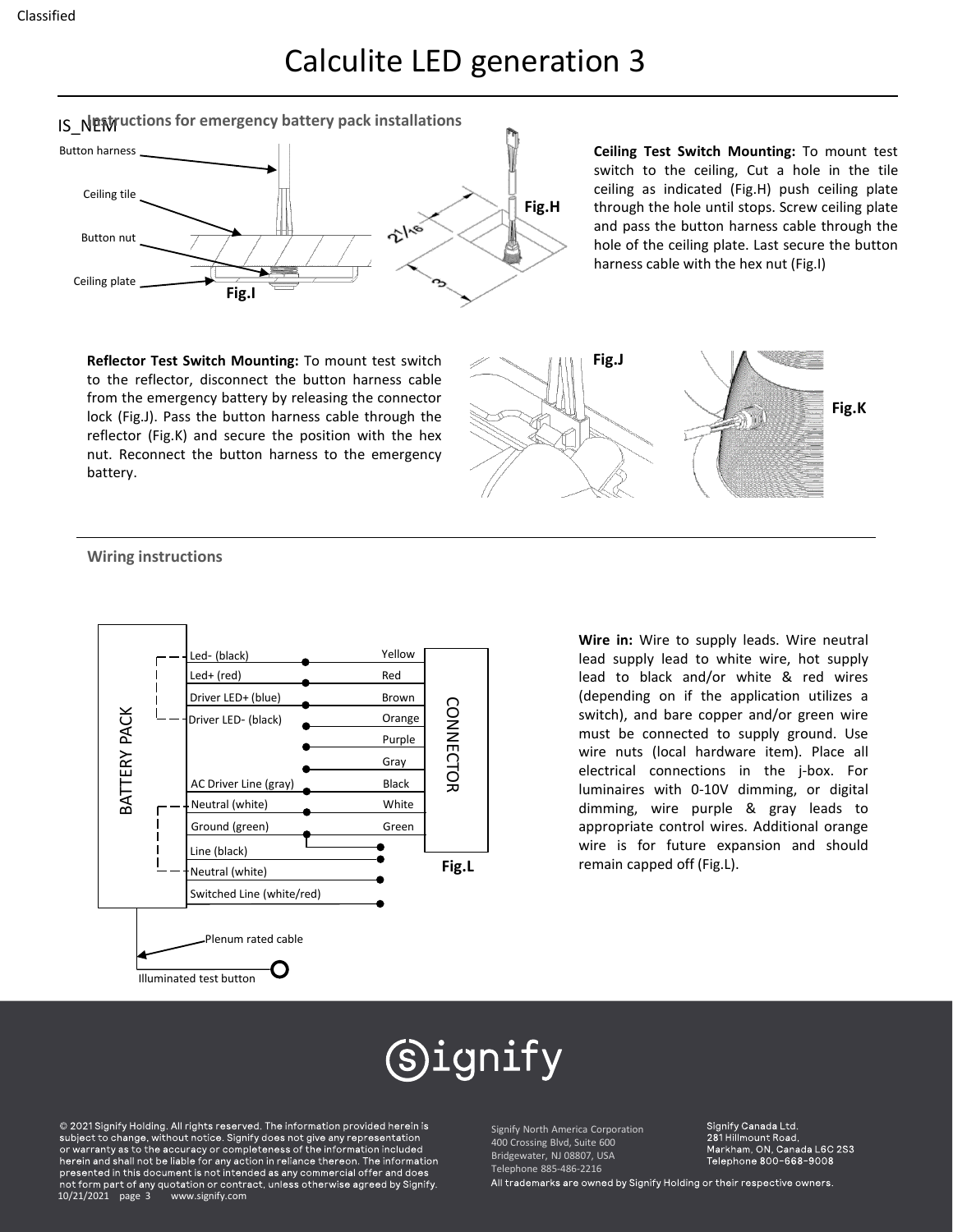# **LIGHTOLIER**

# by Signify

# Downlighting

IS\_NEM

Moteurs légers d'urgence UniFrame

## Avant de débuter l'installation du luminaire, veuillez lire et bien comprendre ces directives.

Ce luminaire a été conçu pour une installation respectant les exigences du Code électrique national et des réglementations locales. Afin de garantir la conformité avec les codes et réglementations locaux, consulter un inspecteur électrique local avant d'effectuer l'installation. Afin de prévenir les chocs électriques, couper l'alimentation à la boîte de disjoncteurs avant de débuter. Laisser refroidir le luminaire avant de le manipuler.

**Retain these instructions for maintenance reference.**

**Installation pour** Cadres de montage Calculite avec batterie de secours dans plafond non isolé d'une nouvelle construction: **C3RNEM, C3SNEM, C4RNEM, C4SNEM, C6RNEM,C6SNEM & C7RNEM**

## **Avertissement (RISQUES D'INCENDIE)**

Ce cadre n'est pas homologué pour les plafonds isolés. Ne pas installer de matériau isolant au-dessus ou à moins de 3 pouces (76mm) de toute pièce du luminaire. N'utiliser qu'avec des modules DEL et des garnitures de réflecteur de Signify Lightolier. L'utilisation de garnitures provenant d'autres fabricants peut annuler l'homologation UL et pourrait causer un incendie.

**Un espacement centre à centre minimum peut être requis dans l'installation. Vous devez faire référence à la fiche de directives du module de lumière IS-MS\_IC**

**Directives pour les applications à plafond à grille**



**Préparation:** Découper un trou à format approprié dans la tuile du plafond (non incluse) à l'endroit recherché et positionner la tuile dans la grille (non incluse) (Fig.A). Desserrer les écrous à oreilles sur les pinces de la barre de montage juste assez pour pouvoir déplacer les barres de montages (Fig.B).



**Placer le cadre:** Placer le cadre sur le dessus de la tuile du plafond et centrer l'ouverture du cadre sur le trou de la tuile du plafond découpé à l'étape 1. Orienter le cadre afin de l'aligner avec la grille. Saisir les agrafes du profilé en T à chaque extrémité, une dans chaque main, soulever les agrafes au-dessus des fentes d'ajustement du support à l'extrémité, rallonger les supports à 'extrémité pour les faire entrer en contact avec la grille du plafond et déposer chaque agrafe de profilé en T sur la grille (Fig.C).



**Fixer sur la grille et verrouiller le cadre:** en vous assurant que le cadre est toujours centré sur la tuile du plafond, resserrer l'écrou à oreilles de l'agrafe du profilé en T sur la grille du plafond. Resserrer les pinces de la barre de montage une fois le cadre bien en position et bien verrouillé sur la grille du plafond.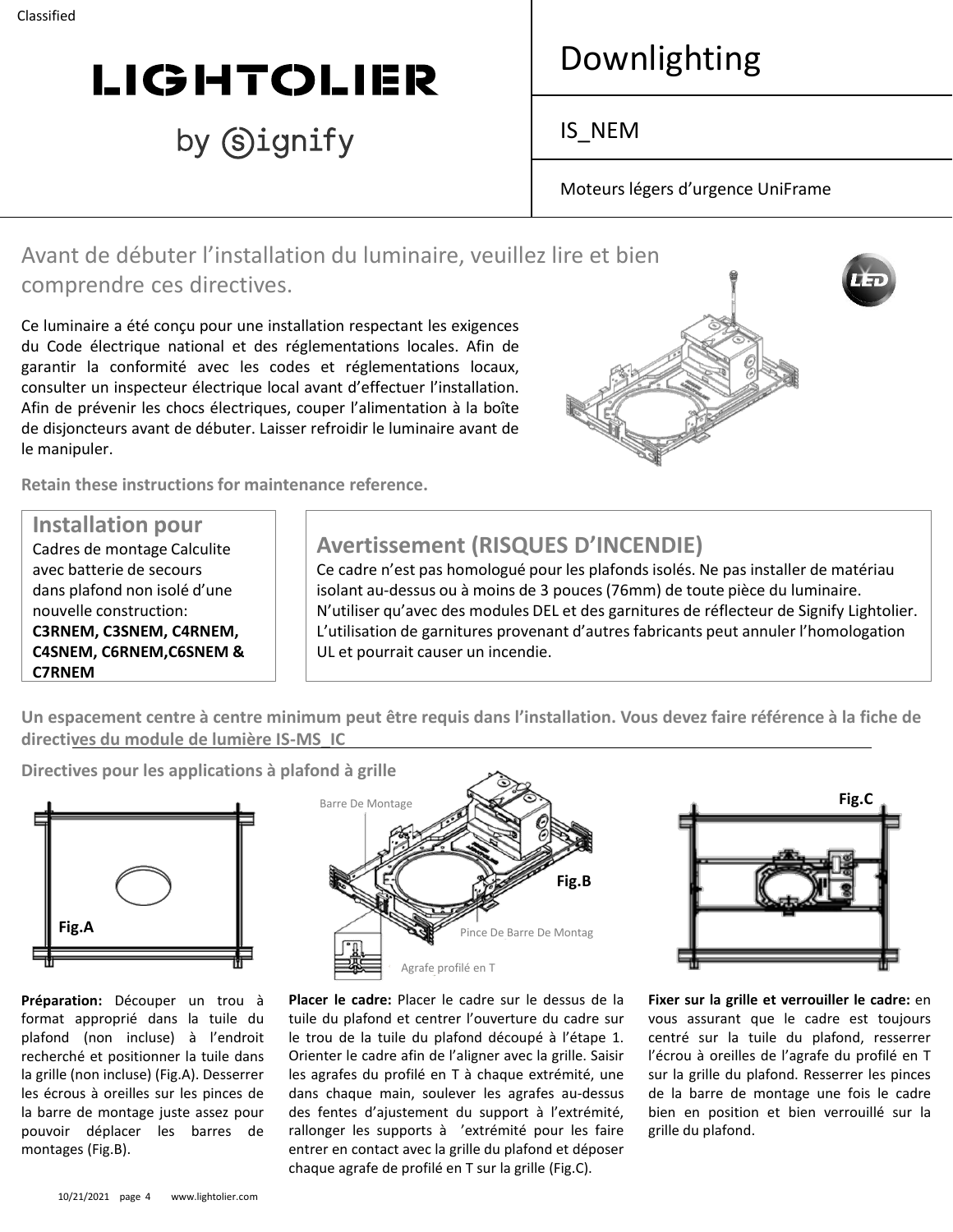**Directives pour les applications de plafond à structure de bois**



**Rattacher avec un clou ou une vis dans les trous**

Fig.E

**Comment rattacher avec un clou ou une** 

## **Étape 1**

**Préparation:** Retirer les écrous à oreille sur les agrafes de profilé en T et retirer les agrafes du cadre (Fig.F). Jeter les agrafes et les écrous à oreilles. Desserrer les écrous à oreilles juste assez pour pouvoir déplacer les barres de montages (Fig.B). Note : les barres de montage peuvent s'ajuster facilement pour s'adapter aux ouvertures entre 13 po (330mm) minimum et 24 po (610mm) maximum.



#### **Étape 2**

**Placer et installer le cadre:** Placer le cadre entre les solives en appuyant le support à l'extrémité sur une extrémité, afin qu'il affleure le dessous de la solive. Une fois en position, rattacher le support à l'extrémité avec un clou ou une vis dans un des trous du support (Fig.E). Rallonger le support à l'extrémité jusqu'à l'extrémité opposée du cadre jusqu'à ce qu'il entre en contact avec la solive opposée.

**vis**

Aligner et rattacher. Glisser le cadre le long des barres de montage jusqu'à ce que l'ouverture se retrouve à la position recherchée et verrouiller le cadre en place en resserrant l'écrou à oreilles sur les pinces de la barre de montage.

**Note:** Les barres de montage peuvent s'ajuster facilement pour s'adapter aux ouvertures entre 13 po (330mm) minimum et 24 po (610mm) maximum.

**Instructions for metal furring / hat channel applications (1/2, 7/8, & 1-1/2)**



#### **Step 1**

**Preparation:** Loosen wing nuts on mounting bar clamps enough to allow free movement of mounting bars (Fig.B)



**Step 2**

**Position and install frame:** Each of the three size channels utilize one of the three positioning slots located on each end of the mounting bar system (Fig.F) and on the T-bar clips (Fig.G). Bend the slotted tabs on end of one of the mounting bar system to approximately 45°from original position. Place this prepared bar end onto one of the channels, then extend the other bar end to the opposite channel, ensuring the slot chosen positions the frame flush with the

**Le système de montage est conçu pour installer dans un profilé d'une hauteur de ½ po, 7/8 po ou 1-1/2 po.**

> bottom of the channel. Bend the remaining two slotted tabs into position it to align with the other channel. Drop both T-bar clips over the edge of channel and tighten wing nut to secure. Slide the frame along the mounting bars until the aperture is in the desired position and lock the frame in place by tightening the wing nuts on the mounting bar clamps.

#### **Instructions for all applications**

**For square frames:** Adjustment of the position can be accomplished by loosening the wing nut clamp and rotating the inner square of the frame. Re-tighten the wing nut clamps when appropriately positioned.